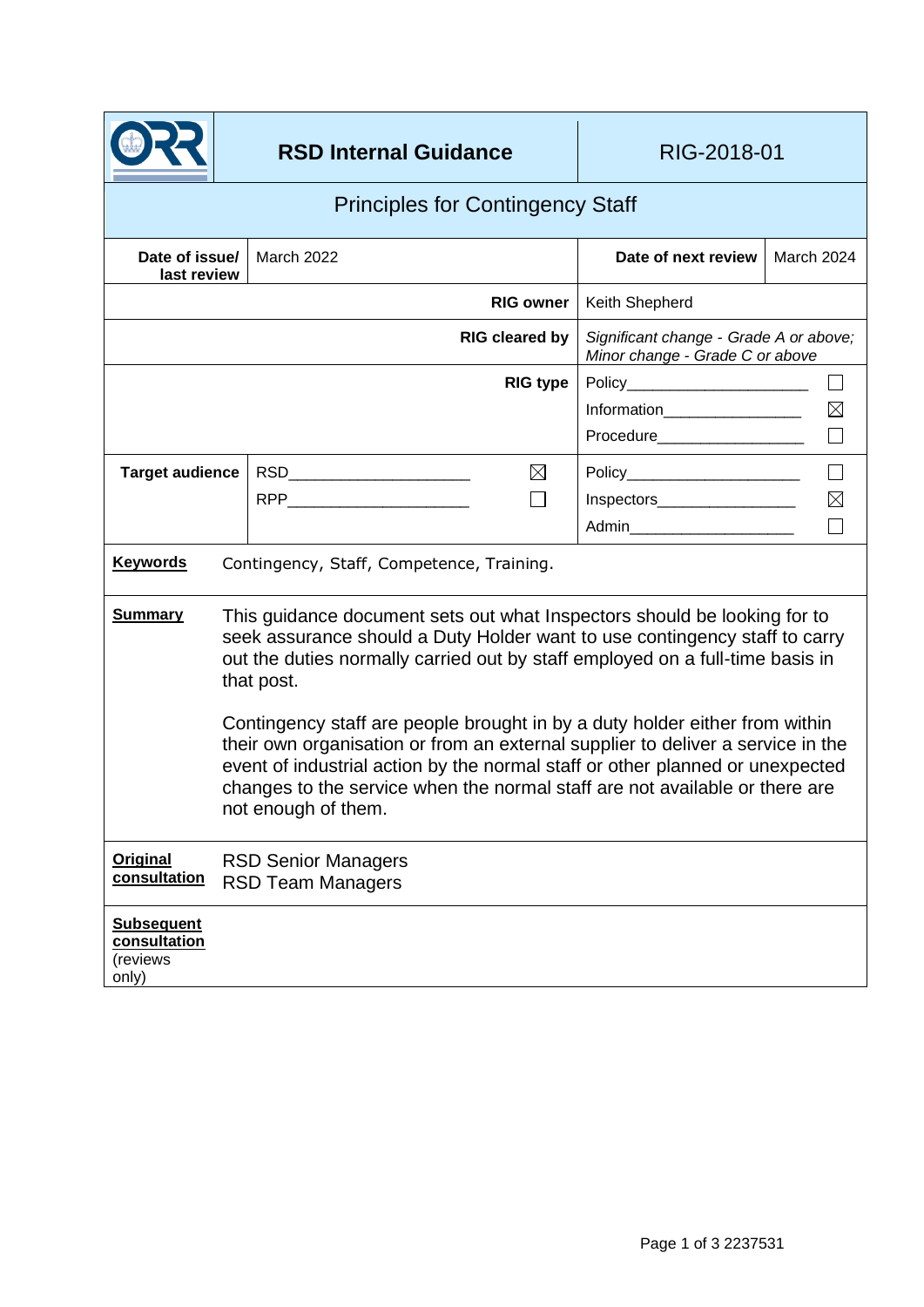| <b>Detail</b>                | This guidance is for the use of inspectors during a period when a duty holder<br>wants to use contingency staff to carry out the duties carried out by staff<br>normally employed in that post. In these circumstances, inspectors should<br>seek evidence of affected duty holders' arrangements for ensuring that the<br>following expectations are being met: |  |
|------------------------------|------------------------------------------------------------------------------------------------------------------------------------------------------------------------------------------------------------------------------------------------------------------------------------------------------------------------------------------------------------------|--|
|                              | As a minimum:                                                                                                                                                                                                                                                                                                                                                    |  |
| Legal<br><b>Requirements</b> | A suitable and sufficient risk assessment should be carried out in relation to<br>using contingency staff. This should also include what level of service that<br>can be safely delivered.                                                                                                                                                                       |  |
|                              | Contingency staff must meet the same standards to the post being covered<br>in relation to:                                                                                                                                                                                                                                                                      |  |
|                              | <b>Medical fitness</b><br>1.                                                                                                                                                                                                                                                                                                                                     |  |
|                              | Psychometric assessment<br>2.                                                                                                                                                                                                                                                                                                                                    |  |
|                              | 3. Alcohol and Drugs screening                                                                                                                                                                                                                                                                                                                                   |  |
|                              | 4. Any licence and/or complementary certificates as required under<br>the Train Driving Licences and Certificates Regulations 2010                                                                                                                                                                                                                               |  |
|                              | A task analysis should be carried out to identify what tasks contingency staff<br>are required to carry out.                                                                                                                                                                                                                                                     |  |
|                              | A training needs analysis should be carried out to categories 2-4 below to<br>identify what training is required in order to gain competence in the tasks<br>identified.                                                                                                                                                                                         |  |
| $\bullet$                    | Appropriate equipment including any PPE should be provided in line with<br>the tasks to be performed.                                                                                                                                                                                                                                                            |  |
|                              | Ongoing assessment of competence should be carried out as per the Duty<br>Holders CMS. This should include regular practical refresher experience/<br>training to maintain competence. Consideration should also be given for<br>additional assessments over and above those documented within the CMS<br>during the first few months.                           |  |
|                              | Any incidents involving contingency staff should be dealt with as would be<br>done with non-contingency staff.                                                                                                                                                                                                                                                   |  |
| Good<br><b>Practice</b>      |                                                                                                                                                                                                                                                                                                                                                                  |  |